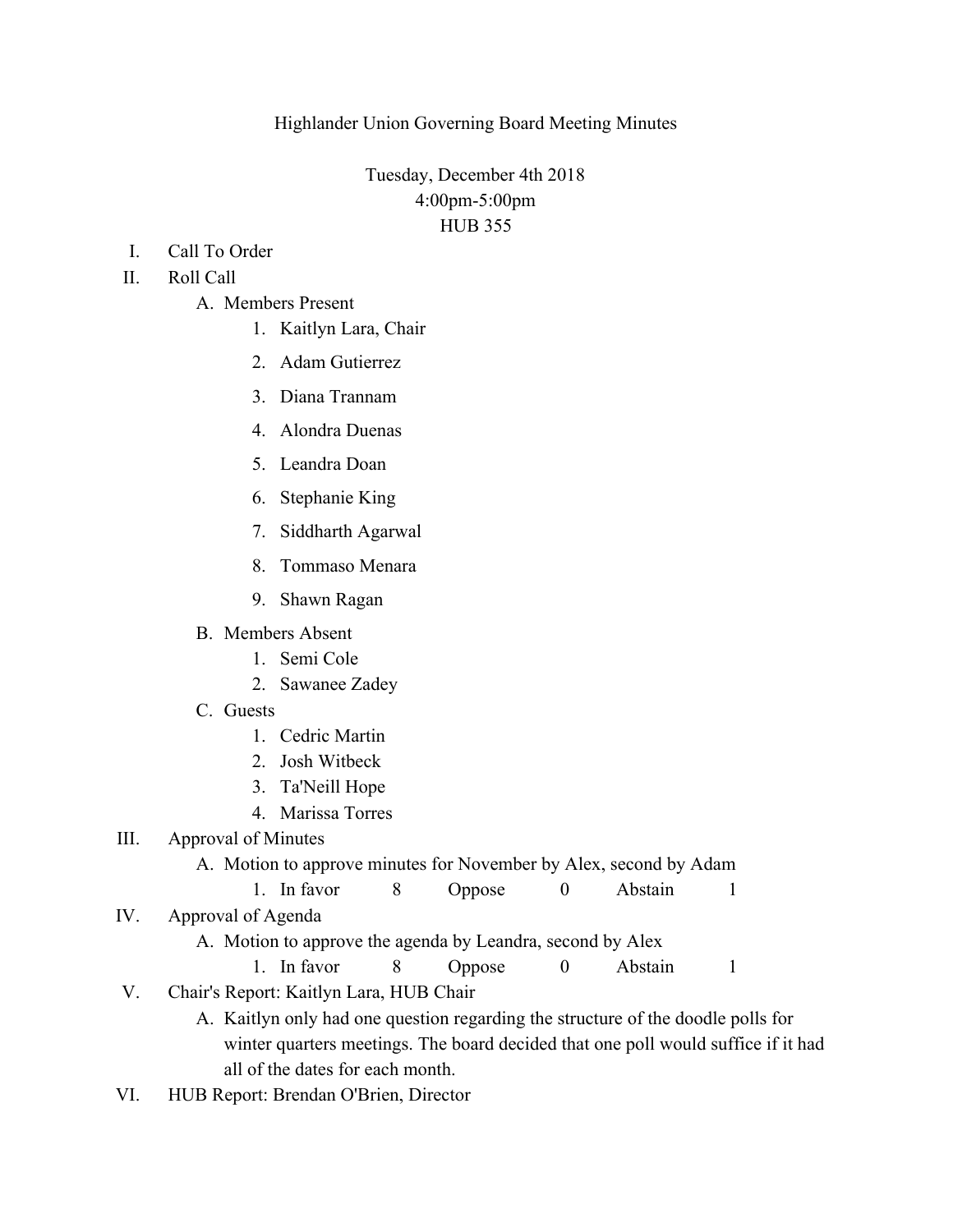- A. UC Path Issues. There have been issues with the UC Path website and Denise Cisneros is aware of the issue and is working to resolve the issue. This has been a campus wide issue affecting more than just the HUB Governing Board. Brendan emphasized that if you are not getting payed, feel free to reach out to Denise because as employees we should be getting paid on time.
- B. New HUB Electric Meter Update. The company came the week prior to meeting and was finally able to capture every source of electricity in the HUB and Brendan is expecting a report by the beginning of January. Brendan was not sure if the report would be ready to present by the January meeting, but definitely by the February meeting. It will be an expensive cost, but the board will review the different scenarios when that time comes.
- C. AVC/DOS Position Posting Soon. According to Dr. Haynes the posting should be up by the end of the week for the available position.
- D. Title IX Proposed Rule Changes. Brendan handed out the proposed amendments to the Title IX program. He fears that if these changes are enacted that it would be more difficult for victims of sexual assault/violence to come forward as victims. The CARE Office is highly concerned of the effects that these proposals could have not only on students of UCR but to all students nationwide. Brendan encouraged the board to review the proposal and offered a link with further information for review. The board members were encouraged to present their opinions to the board for the next meeting.
- E. Election 2018 Recap/Election 2020 Prep (Josh Witbeck, Residence Life). In November's meeting the board was concerned with voting stations and students availability to voting stations. Josh Witbeck came before the board to recap the 2018 election and hear our concerns firsthand. He began first with educating us on the fact that all polling locations are based off of residential locations and that UCR's polling station is specific to students who happen to live on campus specifically: Pentland Hills, Lothian, Aberdeen and Inverness, and GlenMor. The issue with wait times was brought upon us because approximately 1 in 30 members were at the right polling stations. Josh Witbeck explained that education would be key to reducing wait times. If students went to their proper polling location then they would be able to be in and out much sooner than going to the UCR location for convenience. Another issue that arose was that students aren't registered to vote in Riverside county so their provisional ballot won't count either way. Riverside County also allows for same day voting registration, so students need to be notified of this. Witbeck also said that UCR was not prepared for the amount of students that arrived and actually ran out of ballots, so there was a delay in the time when they ran out and brought back more.
- VII. Food Service Report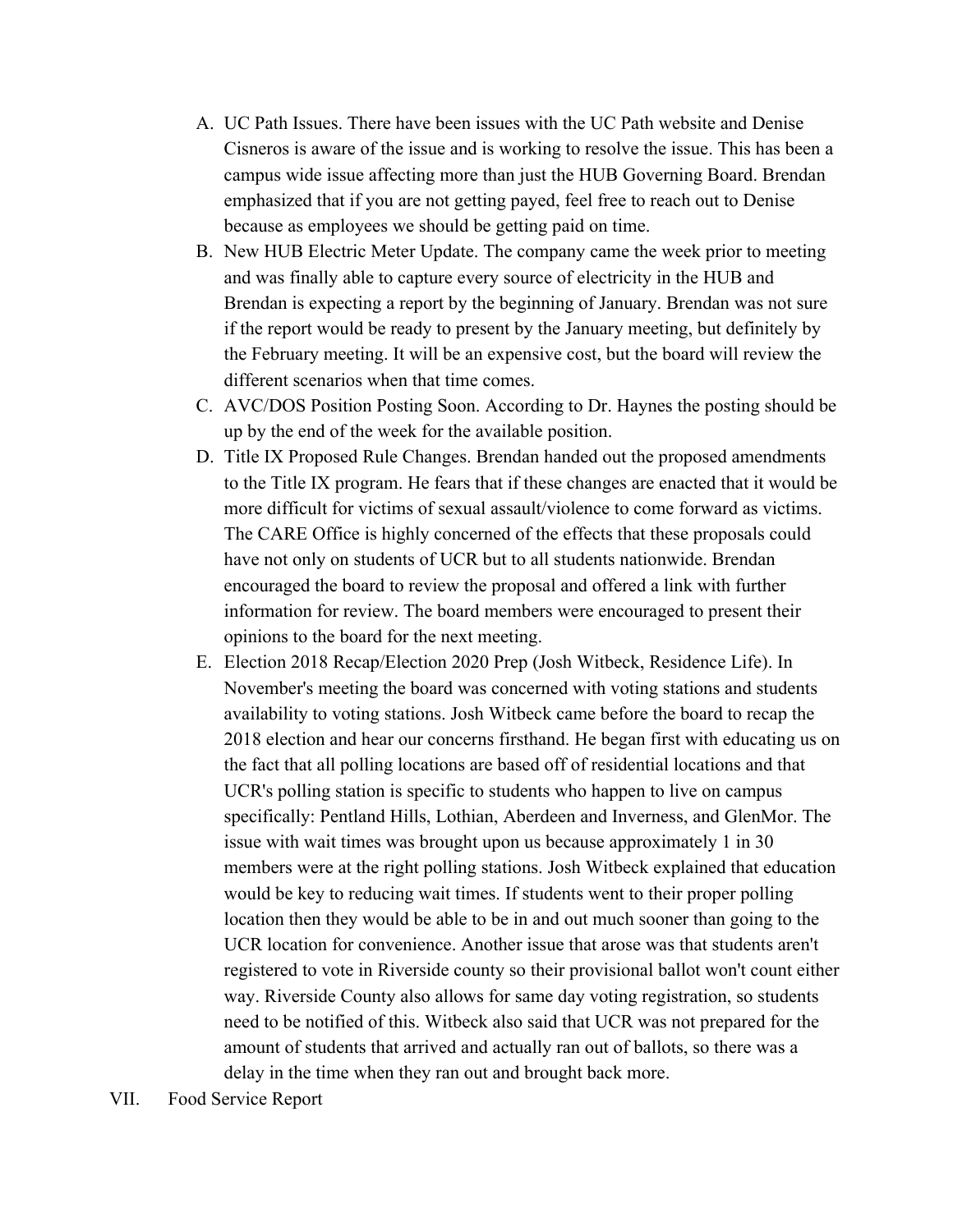- A. Dining is still on track with MOD Pizza and he is offering extended house for Feed Your Brain. Alex inquired about weekend dining hours and Cedric explained that restaurant would not generate enough profit to make it beneficial to be open. However, Habit is open on Saturday and Subway is open on Sunday. Stephanie asked about a dining truck schedule, but Cedric explained how the schedule varies since food truck vendors are not making the amount of profit that they may receive at another location outside of UCR.
- VIII. Public Forum
	- A. The president of the Middle Eastern Student Center came before the board to express his concerns about Halal options on campus. He claimed that UCR took a step forward with offering a few in the HUB, but has since removed those options taking a step backwards. He said that the HUB has worked with him from time to time doing food tastings, but that since then we have regressed. He also went on to critique UCR saying that we are such a diverse school but we are not accommodating to the preference of Middle Eastern students. Cedric went on to explain that some of the franchises are not willing to change their recipes to accommodate for Halal options, but that he is working with Chronic Tacos since they seem to be the most willing to work with UCR. However, the structure of Chronic Tacos is not very corporate and he has had trouble working with them thus far. He did offer places on campus where he can get Halal such as GlenMor as well as the campus dining halls which rotate and said that we do have Kosher foods appealing to the Jewish community.

## IX. Subcommittee Reports

- A. Kaitlyn did not have anything to report on, but is waiting for the doodle poll to be completed so that she can schedule subcommittee meetings from that availability.
- X. New Business
	- A. Planned Parenthood Generation Action presentation: Sexual Health Vending Machine. The main goals for this presentation were to: 1. increase student access to reproductive health and wellness items and 2. help reduce unintended pregnancies, sexually transmitted infections and diseases, and may reduce the stigma of buying or embarrassment of buying them off of campus. The first point would be satisfied by reducing the barrier of transportation of the products, providing affordable items at a reduced price, and reducing the possibility of being denied purchasing such items. The second item would, of course, be satisfied by availability of these products. The vending machines being in the HUB would centralize availability and allow students to find the products easily and readily. The disbursement of the profit has not yet been finalized, however maintenance would be a priority. Their goal is to have it ready and up by spring quarter.